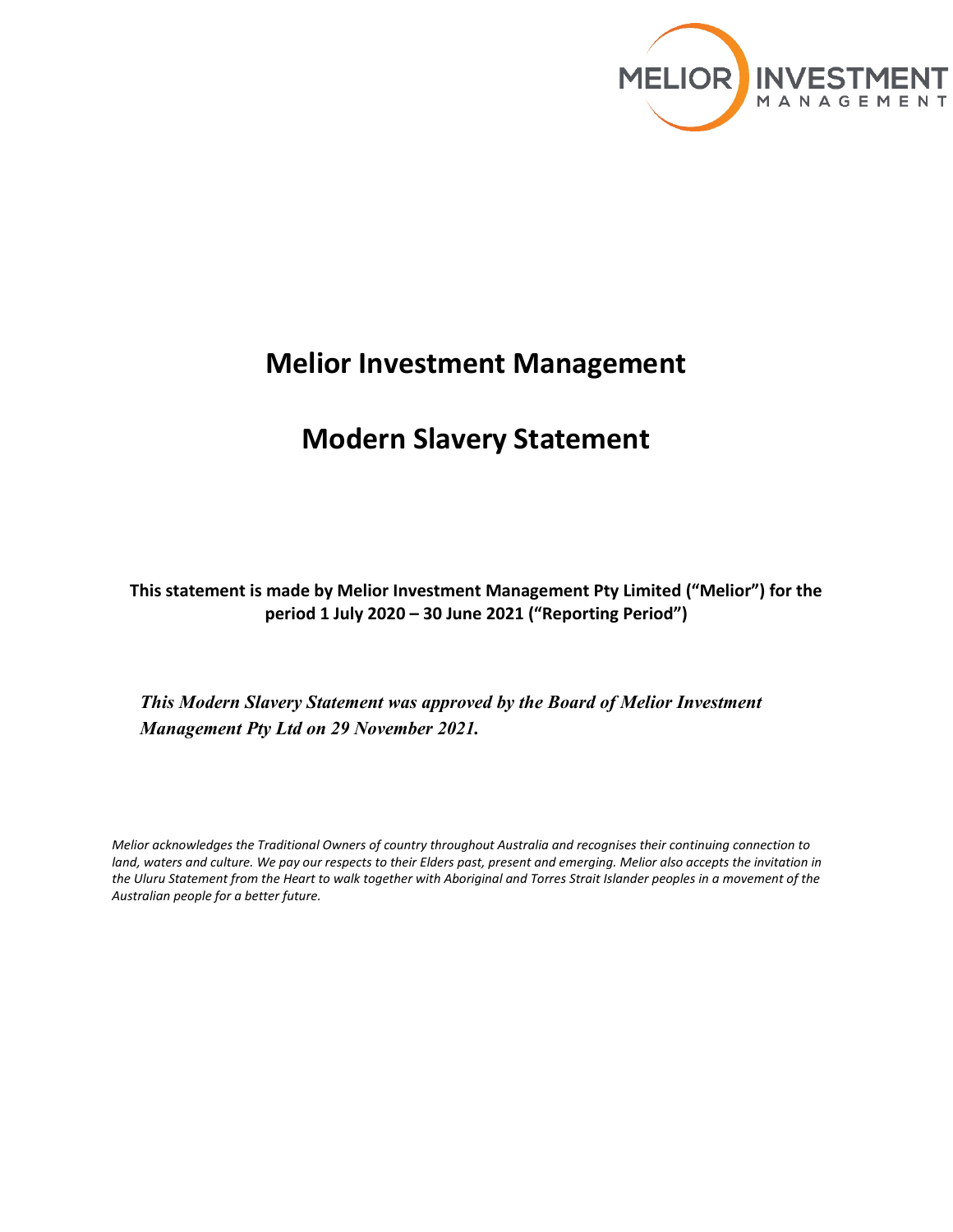Melior takes a multifaceted approach to achieving impact in public equities, delivering competitive financial returns through sustainable high performing companies. We seek to drive positive impact and contribute to the United Nations Sustainable Development Goals ("**SDGs"**) by incorporating environmental, social and governance ("**ESG**") considerations (including modern slavery) in our investments, active corporate stewardship and public advocacy. Assessing and addressing the risks of modern slavery in our own operations and supply chains – and those of the businesses we invest in  $-$  is an important part of this.

As part of our drive to create positive environmental and social change, we aim to outperform the S&P/ASX300 benchmark on ESG factors ("**Benchmark**") and have identified 13 universal KPIs that are targeted in Melior portfolio companies, including the presence of a Modern Slavery Policy or Statement. During the Reporting Period, the Melior portfolio outperformed the Benchmark with respect to modern slavery policy statements with 84% of Melior's portfolio companies achieving this KPI vs 76% of ASX300 companies.

This is our second voluntary modern slavery statement – we are not required to lodge one under the *Modern Slavery Act 2018* (Cth) but do so as part of our proactive commitment to integrating responsible investing approaches within our own business. We are proud of the progress we have made during the Reporting Period in identifying, managing and mitigating the risks of modern slavery in Melior's operations and supply chains, while acknowledging that there is still much more to do. Through ongoing engagement on the issue of modern slavery with our suppliers, our portfolio companies and the broader investment community, we look forward to continually improving our approach and sharing our learnings so that others may do the same.

We believe that the future has far-reaching potential "if like-minded people join together with a common purpose to create a better world through their decisions, connections, integrity and resources."

Director Director

Rob Koczkar **Anthony Kerwick Anthony Kerwick**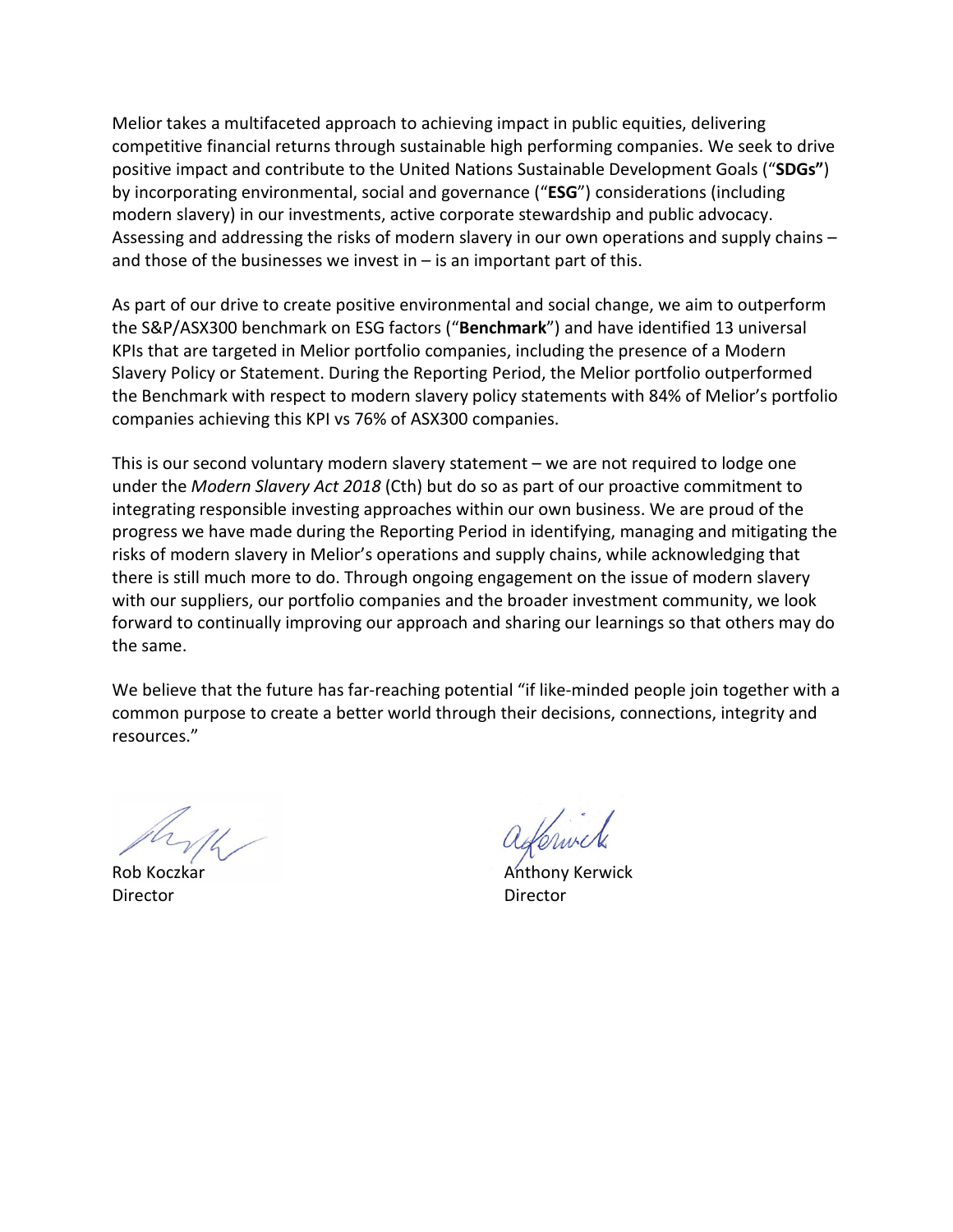## **EXECUTIVE SUMMARY**

Melior believes that organisations have a responsibility to consider their role in ensuring the respect of human rights and the avoidance of human rights abuses.

Our Proxy Voting and Advocacy Policy states that Melior will exercise its voting discretion with a consideration of ESG and sustainability, aligned with our SDG Strategic Advocacy Themes which include 'Reduced Inequalities'. ESG and SDG Strategic Advocacy themes are also incorporated into the KPIs used to assess portfolio companies and industry advocacy approach. However, we believe that our approach needs to go beyond this, to actively and specifically consider and address modern slavery risks in our own operations and supply chains.

Assessing and addressing the risks of modern slavery not only reduces the risks to people, but also improves the integrity and quality of our operations and global supply chains, limiting the financial impacts of operational disruption and creating long-term value.

We have therefore made an ongoing commitment to voluntarily report under the *Modern Slavery Act 2018* (Cth) ("**Act**"), and this modern slavery statement ("**Statement**") follows the mandatory reporting criteria, setting out:

- An overview of the Melior business, including details of our structure, operations and supply chains, to provide context and background;
- The actions we have taken during the Reporting Period to *assess* potential modern slavery risks in our operations and supply chains, with a focus on how they may cause, contribute to, or be directly linked to modern slavery; and
- Building on the commitments made in last year's modern slavery statement, the actions we have taken during the Reporting Period to *address* these modern slavery risks, and how we intend to assess the effectiveness of these actions going forward.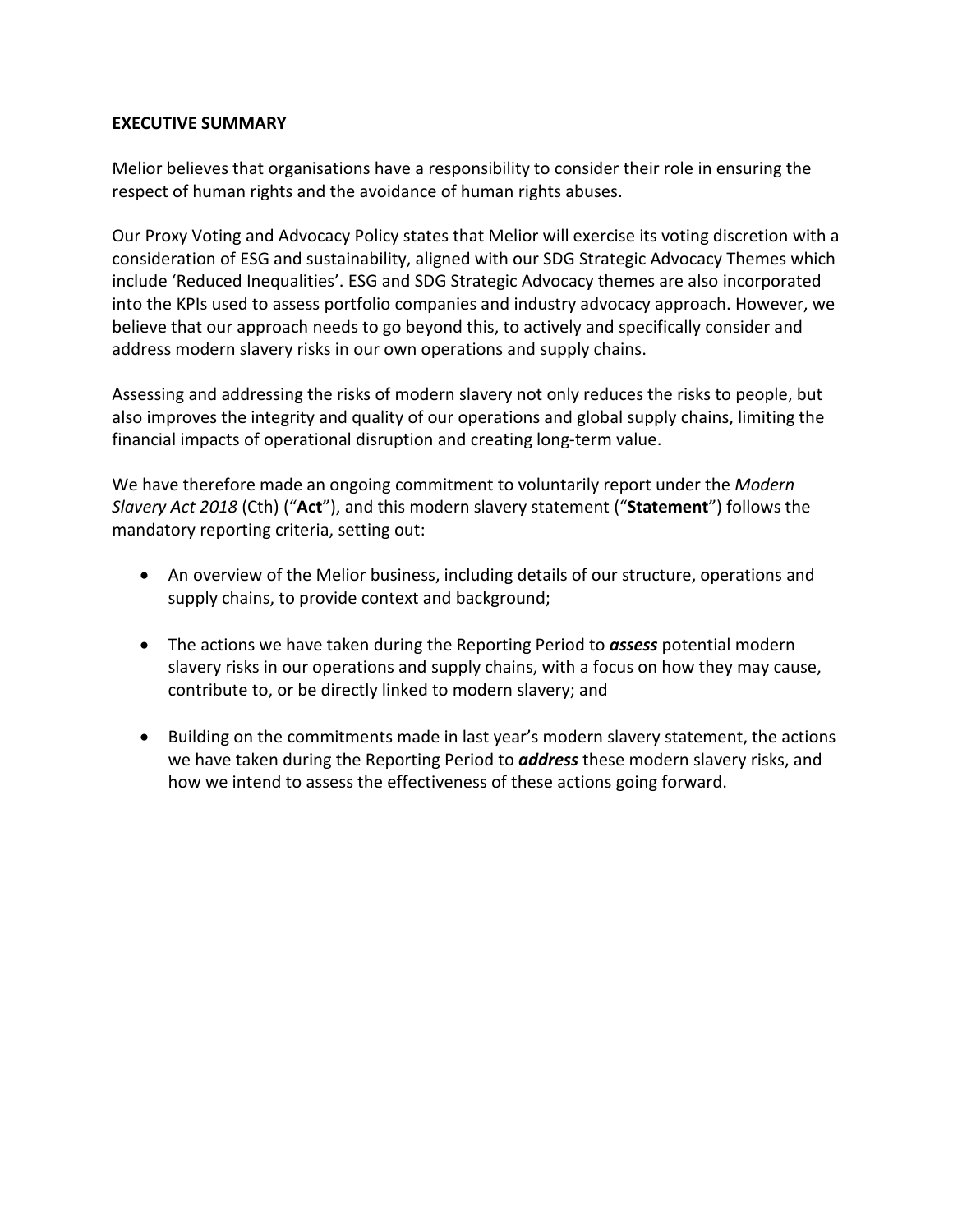## **1. THE MELIOR BUSINESS**

## **1.1 About Melior**

Melior Investment Management Pty Ltd (ABN 16 629 013 896) ("**Melior**") is an Australian impact investment manager, established in 2018. We seek to drive positive change by actively investing in Australian and New Zealand listed companies that we believe deliver a net positive social or environmental impact that contributes to the SDGs. Our ambition is to generate outstanding returns for investors and to contribute to a better future.

Melior invests for the longer term and actively engages with companies to positively influence management on their alignment with relevant SDGs and material ESG factors.

As depicted below, we apply a 4-step investment approach that considers:

- (a) Impact assessment companies are mapped to one or more actionable impact investment themes and their contribution to the SDGs to determine a net impact score based on assessment of current and future positive and negative impacts;
- (b) ESG assessment quantitative and qualitative assessment of companies' operational strength with respect to Environmental, Social and Governance issues is assessed;
- (c) Financial assessment Melior's sector focused framework is applied to identify highquality companies with strong financials; and
- (d) Portfolio construction Melior's portfolio is built and managed with consideration of concentration limits, impact, sector diversification, market capitalisation and liquidity.

In addition, insights generated from Melior's proprietary ESG and Impact research is leveraged to identify advocacy opportunities with companies to improve positive impacts and de-risk business. This approach is depicted below.

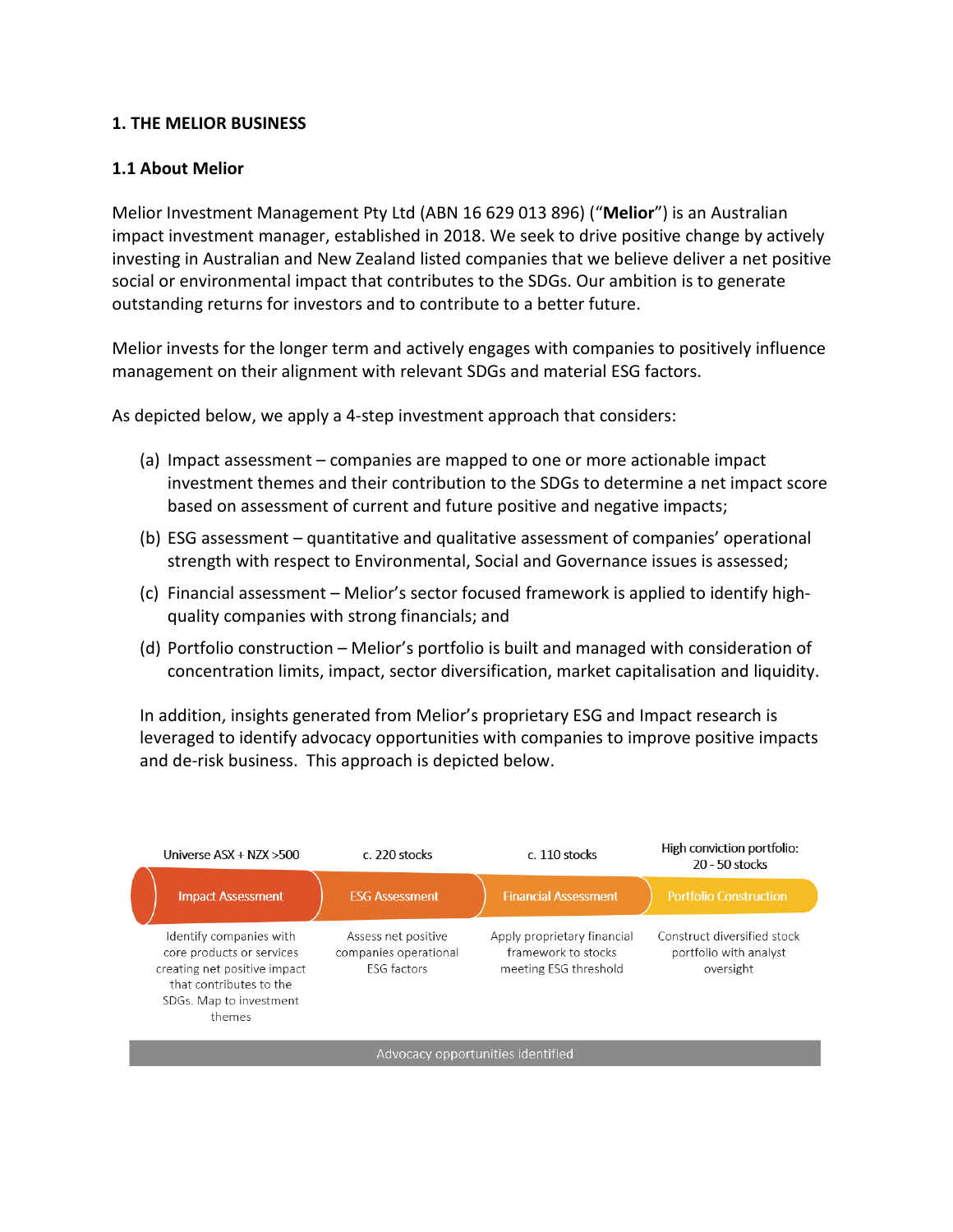Melior operates as a corporate authorised representative of Adamantem Capital Pty Ltd (ABN 91 614 857 037, AFSL 492717) ("**Adamantem**"). Adamantem is an independently owned Australian investment firm and is a signatory to the United Nations Principles of Responsible Investing.

# **1.2 Melior's Structure**

This Statement is made by Melior<sup>1</sup>, a private company with its registered office at Level 29, Chifley Tower, 2 Chifley Square, Sydney, NSW 2000.

Melior is the investment manager of the Melior Australian Impact Fund (ARSN 634 081 744). The business of Melior is operated by Melior Investment Fund Services Trust (ABN 40 660 840 848).

Melior is majority owned by the Adamantem Capital group of companies. Members of the Melior management team hold a minority interest.

## **1.3 Melior's Operations**

## *1.3.1 General operations*

Melior manages the Melior Australian Impact Fund as a registered managed investment scheme ("**Melior Fund**"). The Melior Fund's investment strategy is to invest in Australian and New Zealand companies delivering competitive market returns and positive social and/or environmental impacts aligned to the SDGs ("**Portfolio Companies**").

Melior has a team of 8 permanent staff, including investment and operations professionals. Melior is headquartered in Sydney, Australia, with all members of staff working from the Sydney CBD office or from their home in the Sydney region.

### *1.3.2 Melior investments*

During the Reporting Period, the Melior Fund invested in 20-50 Portfolio Companies with a benchmark target of S&P/ASX300 Total Return Index. As at 30<sup>th</sup> June 2021, Melior Investments were aligned to the following Sustainable Development Goal Investment Themes.

<span id="page-4-0"></span><sup>&</sup>lt;sup>1</sup> It includes the operations of Melior which are conducted through the Melior Investment Services Pty Ltd (ACN 637 770 293) as trustee for the Melior Investment Fund Services Trust (ABN 40 660 840 848) ("**Melior Services**")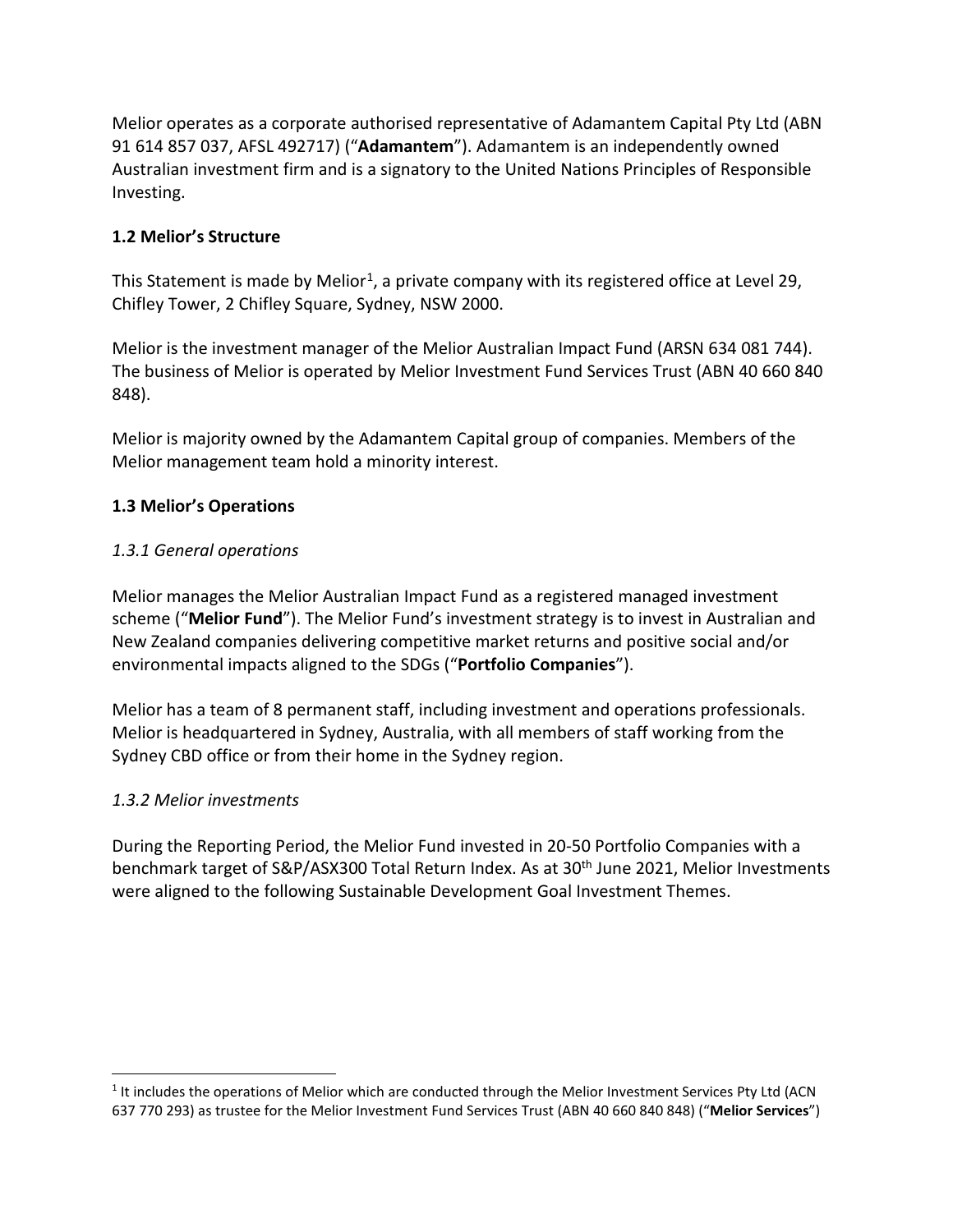#### FUND IMPACT INVESTMENT THEME EXPOSURES\*



\*As at 30th June 2021 - portfolio weighted primary and secondary Sustainable Development Goals (SDG) investment themes.

As an investment manager, Melior does not control any Portfolio Company and this Statement excludes the operations and supply chains of individual Portfolio Companies. However, through our impact investment process, Melior does assess whether potential investments may be exposed to modern slavery risks, and during the investment period measures evidence of a Modern Slavery Policy or Statement as one of 13 key KPIs. Melior actively advocates for continuous improvement in the analysis of modern slavery risks through company statements under the Act.

#### **1.4 Melior's Supply Chains**

Since last year's modern slavery statement, there has been no substantial change to the types of products and services directly procured by Melior. These continue to include:

- Products office supplies and office equipment.
- Services professional services support (such as legal and accounting support), as well as services in relation to travel, telecommunications, recruitment, public relations, property rental (including cleaning) and IT support and data services.

Across all these supply categories Melior has in excess of 30 suppliers. Building on the initial analysis we did last year on our supply chains, during this Reporting Period we have developed a more detailed understanding of our supply chain through the following activities:

• In 2020, we analysed our suppliers by spend, and selected 12 suppliers above a specified threshold for the purpose of engaging with them on modern slavery. 10 of these suppliers were providing us with "Services" of the nature listed above, and the majority were Australian or New Zealand based (or Australian or New Zealand based practices of larger international organisations). We tend to have long standing relationships and working histories with suppliers of this nature.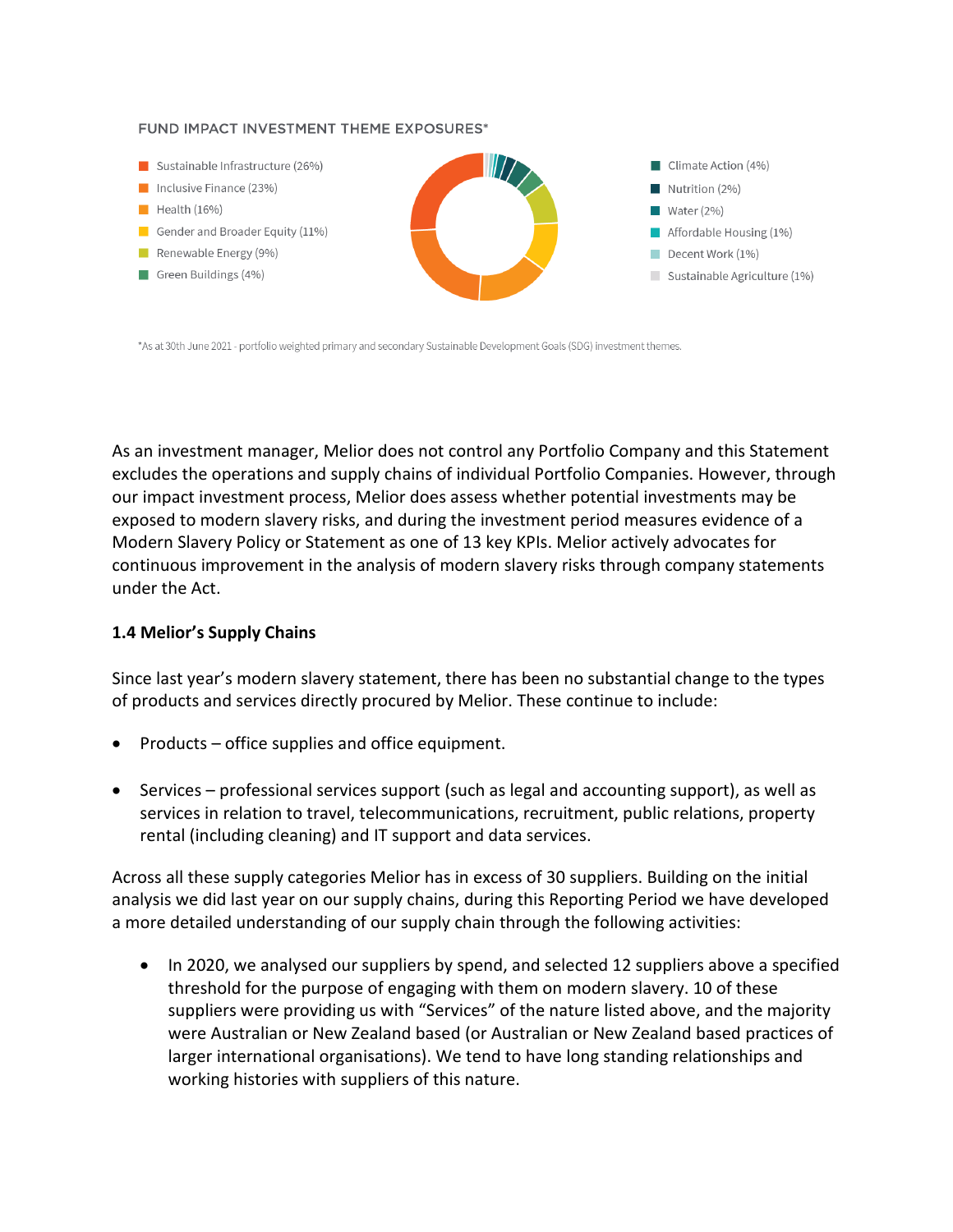• In 2021, we conducted a "match & track" process through givvable, an online platform that collates millions of 3rd party verified environmental, ethical, social, diversity, community & governance supplier credentials which are mapped to sustainability targets and frameworks. A total of 67 suppliers<sup>2</sup> were provided for analysis, 31 of which are Melior suppliers, split between 6 higher risk direct suppliers, 14 lower risk direct suppliers and 11 higher risk indirect suppliers, with these categorisations based on a combination of spend and likely modern slavery risk exposure based on last Reporting Period's analysis.

The results of this supplier engagement work are set out in Section 2.2.

# *Impact of COVID-19 on Melior's operations and supply chains*

*The ongoing COVID-19 pandemic continued to impact Melior during the Reporting Period.* 

*Melior staff continued to work from home for a large part of the Reporting Period, and we have continued to take steps to ensure the health and safety of our staff.* 

*As we became accustomed to working from home, fewer of our planned initiatives were delayed or interrupted by the pandemic. We continued to be able to engage with our suppliers on the topic of modern slavery (see Section 2.2) and we are proud that our work with respect to modern slavery advocacy and reporting has continued to be a high priority throughout the pandemic. This work has included detailed questioning and discussion of modern slavery issues with 13 ASX300 companies and attending a webinar on modern slavery due diligence in the property sector.*

# **2. MODERN SLAVERY RISKS IN MELIOR'S OPERATIONS AND SUPPLY CHAINS**

# **2.1 How we assess our modern slavery risk exposure**

We are aware that Melior has the potential to inadvertently *cause*, *contribute to*, *or be directly linked to* modern slavery<sup>3</sup>.

During the last Reporting Period we engaged an external consultant to assess our modern slavery risk exposure through analysing:

- Risk factors within our own workforce
- Geographical risks based on the location of our operations and material suppliers
- Product, service, sector and industry risks based on the sector(s) in which we operate and the nature of the products and services supplied by our material suppliers

<span id="page-6-0"></span><sup>&</sup>lt;sup>2</sup> Supplier search was done in combination with our affiliate organisation Adamantem Capital Management.

<span id="page-6-1"></span><sup>&</sup>lt;sup>3</sup> Key terms applied by the United Nations Guiding Principles on Business and Human Rights.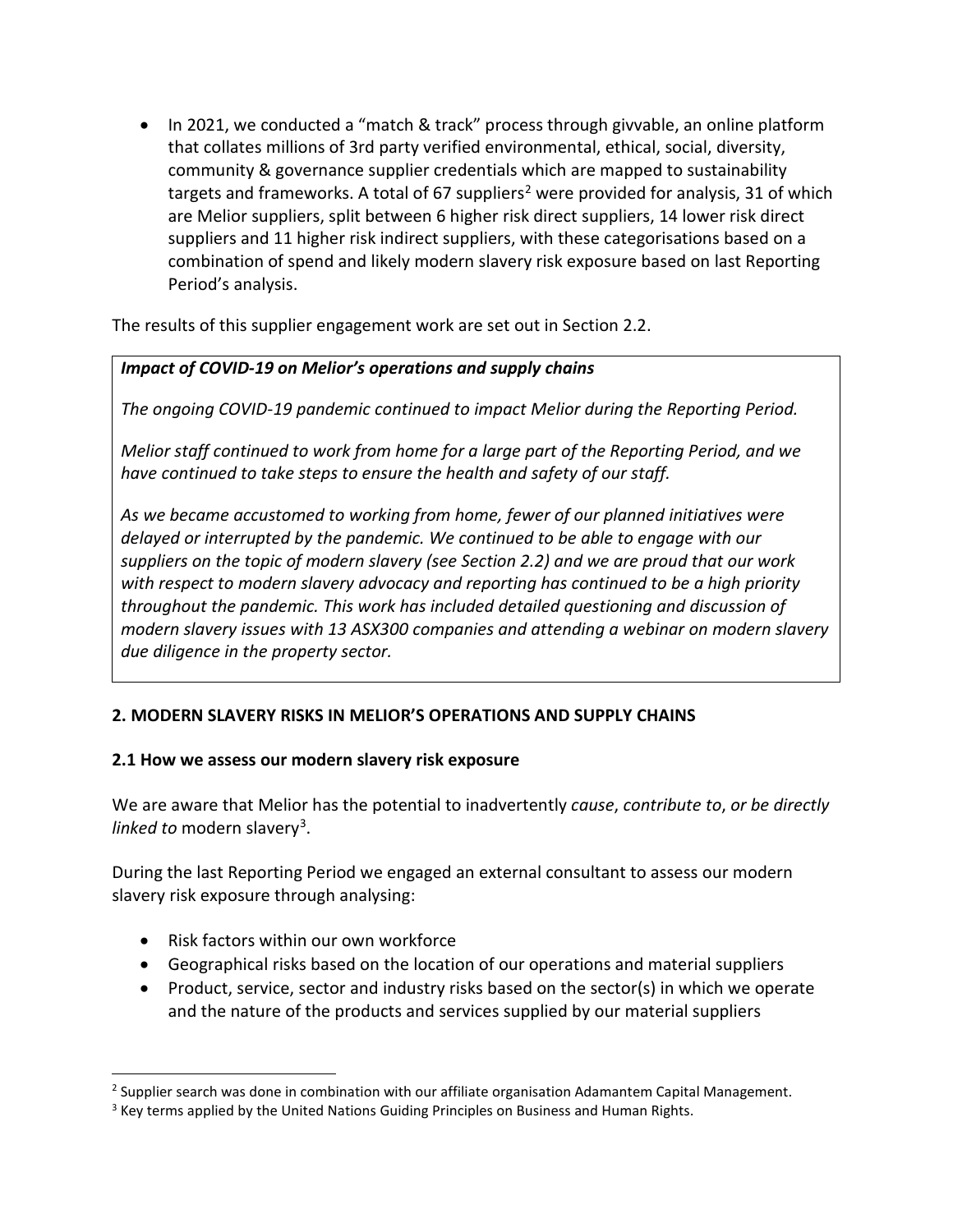We continue to use the findings from this analysis as the starting point for assessing our modern slavery risk exposure.

As Melior's modern slavery risk exposure is higher through our supply chains than through our own operations<sup>[4](#page-7-0)</sup>, during this Reporting Period we undertook focused activities to more accurately assess our supply chain risks, as follows:

- *Supplier questionnaires*: Requesting our material suppliers to complete a detailed modern slavery questionnaire to enable us to assess the level of modern slavery risk exposure in our most material supply chains more accurately. The questionnaire covered topics of mandatory reporting, operations, policies and responsibilities, due diligence processes, training and improvement, and supplier and subcontractor management. We sent this questionnaire to 12 suppliers and had a 92% completion rate.
- *Policy support*: Developing a Responsible Procurement Policy, Supplier Code of Conduct and Supplier Onboarding Checklist, each of which specifically address modern slavery risk. The Responsible Procurement Policy facilitates a deliberate consideration of human rights and responsible sourcing (including modern slavery risks) when making purchasing decisions. The Supplier Onboarding Checklist assesses suppliers' capabilities with respect to environmental sustainability, participation and transparency and requests information regarding mandatory modern slavery reporting requirements and any modern slavery or ethical policies in place in order to gain greater visibility of potential risk, including that beyond Tier 1 suppliers. The Supplier Code of Conduct creates an obligation on suppliers to support Melior's commitment to protect human rights.
- *External supplier due diligence*: Conducting the "match & track" process through givvable allowed us to assess the ethical sourcing and modern slavery-related credentials held by our suppliers to identify direct and indirect supply chain risks, and frame future spending.

# **2.2 Findings**

Our findings from the last Reporting Period in relation to modern slavery risks in our operations and supply chains remain broadly applicable. However, we have refined our analysis in two meaningful ways during this Reporting Period:

• We have specifically considered whether our particular operations or supply chain elements could be considered to have *caused, contributed to or be linked to* modern slavery risks<sup>5</sup>. This allows us to assess how to respond. We did this by reviewing the level

<span id="page-7-0"></span><sup>4</sup> Excluding our exposure through our investments, which is outside the scope of this modern slavery statement

<span id="page-7-1"></span><sup>5</sup> As per the United Nations Guiding Principles on Business and Human Rights ("**UNGP**")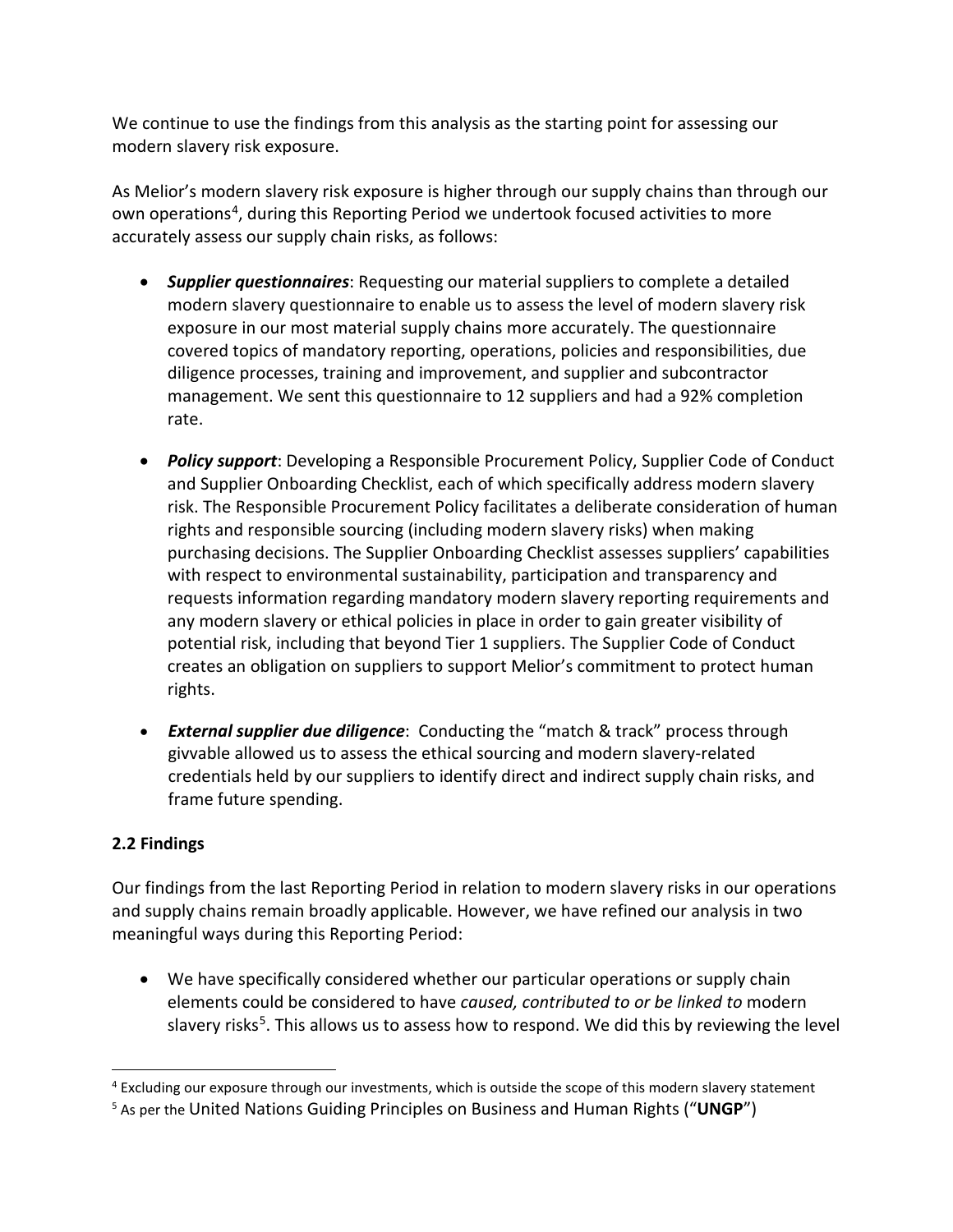of likely modern slavery risk exposure in our supply chain elements based on last year's Reporting Period, and then considering whether our activities in procuring the product or service could, of themselves, increase the risk of modern slavery.

We have determined that Melior's modern slavery risk exposure is primarily at the "linked" level of responsibility and therefore our actions are focused on monitoring and reviewing modern slavery risks and implementing control measures to mitigate it.

• We have overlaid the findings from our supplier questionnaires and the "match & track" assessment (outlined in section 2.1) in order to provide a deeper level of understanding of the modern slavery risks in our supply chains and methods for improvement.

|                | <b>Operation / Supply</b><br><b>Chain Element</b>                                                                                                                  | Description of potential modern slavery risks                                                                                                                                                                                                                                                                                                                                                                                                                                                                                                                                                                           |
|----------------|--------------------------------------------------------------------------------------------------------------------------------------------------------------------|-------------------------------------------------------------------------------------------------------------------------------------------------------------------------------------------------------------------------------------------------------------------------------------------------------------------------------------------------------------------------------------------------------------------------------------------------------------------------------------------------------------------------------------------------------------------------------------------------------------------------|
| $\mathbf{1}$   | <b>Procurement of services</b><br>that rely on base skilled<br>labour, which are<br>considered at higher<br>risk of modern slavery<br>practices                    | Melior has identified that there is a risk that we may be directly<br>linked to modern slavery through our use of the following services:<br>Premises cleaning<br>$\bullet$<br>Premises security<br>$\bullet$                                                                                                                                                                                                                                                                                                                                                                                                           |
| $\overline{2}$ | <b>Procurement of</b><br>products which are<br>exposed to higher risks<br>of modern slavery in<br>their production<br>processes                                    | Melior has identified that there is a risk that we may be directly<br>linked to modern slavery through our procurement of the following<br>products:<br>IT & computer equipment, which often contain high risk<br>commodities that are connected with child labour and<br>forced labour<br>Office supplies, the production of which is often labour-<br>$\bullet$<br>intensive and the supply chain commonly reaches up to 5<br>tiers, some of which may be located in high-risk<br>geographies.                                                                                                                        |
| $\overline{3}$ | The supply chain<br>analysis conducted<br>during the Reporting<br>Period did not flag any<br>high risks of modern<br>slavery or any incidents<br>of modern slavery | The results of the supplier questionnaire indicated a "lower"<br>inherent modern slavery risk rating, as none of the 12 participating<br>suppliers have operations that produce or manufacture high risk<br>commodities, and only 3 of these suppliers have operations in<br>countries with modern slavery risk factors. 2 of those suppliers are<br>subject to mandatory modern slavery reporting, and all have<br>policies, standards and training with respect to modern slavery.<br>Although no incidents of modern slavery have been identified by<br>any material supplier during the Reporting Period, Melior is |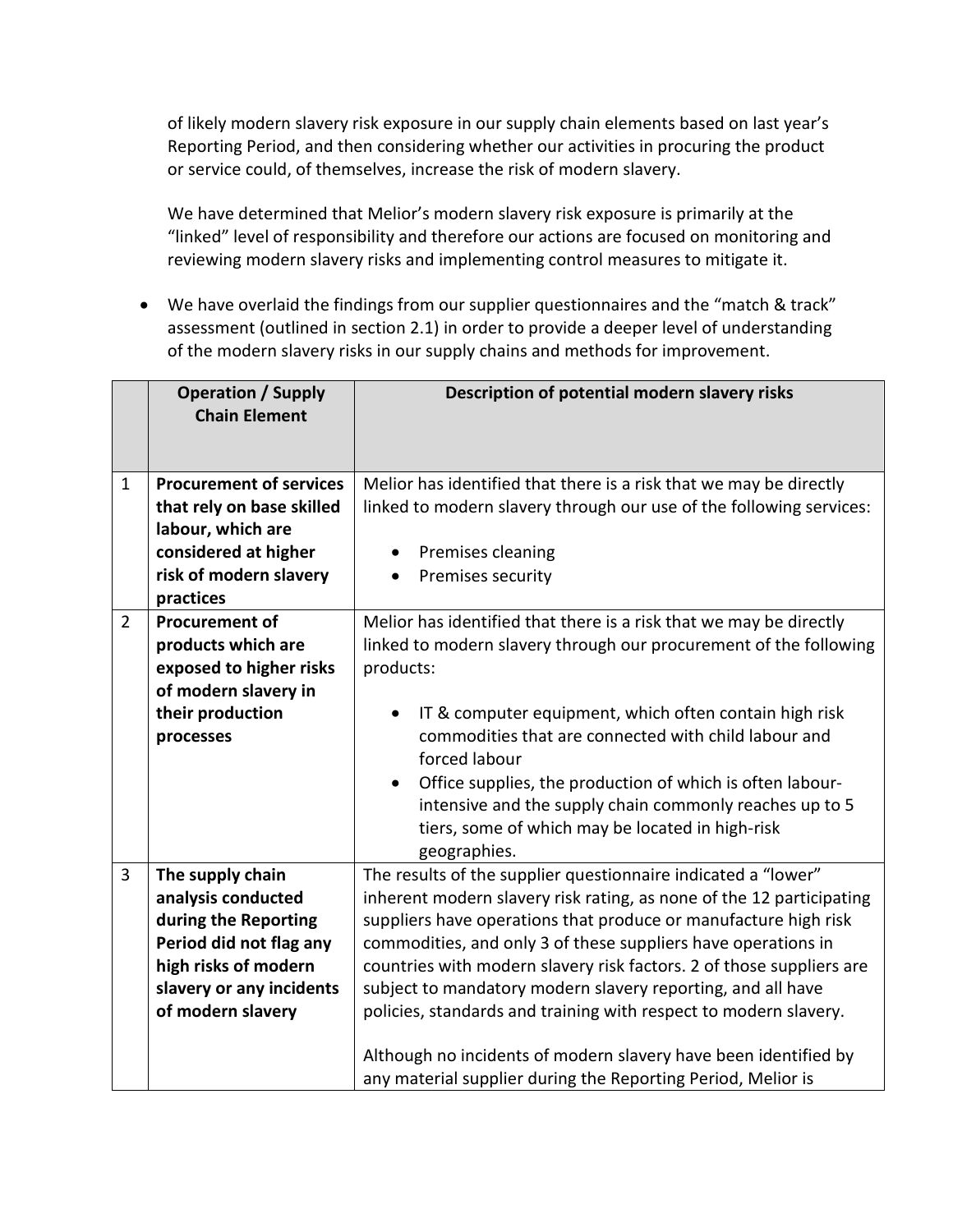| committed to working with suppliers to improve their impact and<br>management of modern slavery in their business.                                                                                                                                                                                                                                                                                                                                                               |
|----------------------------------------------------------------------------------------------------------------------------------------------------------------------------------------------------------------------------------------------------------------------------------------------------------------------------------------------------------------------------------------------------------------------------------------------------------------------------------|
| The "match & track" returned matches for 22 of the 31 Melior<br>suppliers provided for analysis. As at the date of the search, 15 of<br>these suppliers hold one or more ethical sourcing or modern-<br>slavery related credentials. A subsequent givvable search indicated<br>that 14 Melior suppliers have issued Modern Slavery Statements<br>for 2020. <sup>6</sup> This provides additional comfort in our procurement<br>decisions and guidance for future considerations. |

These findings informed the development of our multi-year modern slavey action plan described in Section 3 below.

# **3. ACTIONS TAKEN BY MELIOR DURING THE REPORTING PERIOD TO ADDRESS MODERN SLAVERY RISKS**

During this Reporting Period we fulfilled the commitment we made in last year's Modern Slavery Statement to develop a multi-year modern slavery action plan ("**Action Plan**") to:

- Target more closely the elements of our operations and supply chains which we identified have a higher risk of being directly linked to potential modern slavery risks
- Focus on strengthening our supply chain management processes and policies.

| The following table sets out the action items that were completed during the Reporting Period. |  |
|------------------------------------------------------------------------------------------------|--|
|------------------------------------------------------------------------------------------------|--|

| <b>Business</b><br><b>Activity Area</b> | What we did                                                                                                                          | Why we did it                                                                    |
|-----------------------------------------|--------------------------------------------------------------------------------------------------------------------------------------|----------------------------------------------------------------------------------|
| General<br><b>Business</b>              | <b>Melior Operations</b>                                                                                                             |                                                                                  |
| <b>Operations</b>                       | Adhered to risk management framework which:                                                                                          | To acknowledge that modern                                                       |
|                                         | specifically includes modern slavery as a risk;                                                                                      | slavery is a potential risk to our<br>business with potential adverse            |
|                                         | is aligned to the principles of Australian Standard<br>ISO 31000:2018, which addresses human rights<br>and modern slavery risks; and | consequences for both the people<br>involved and to Melior as an<br>organisation |
|                                         | clearly articulates accountabilities and<br>management responsibilities for human rights<br>and modern slavery.                      |                                                                                  |

<span id="page-9-0"></span><sup>&</sup>lt;sup>6</sup> Tailored search of the givvable platform for 2020 Modern Slavery Reports conducted 11 November 2021.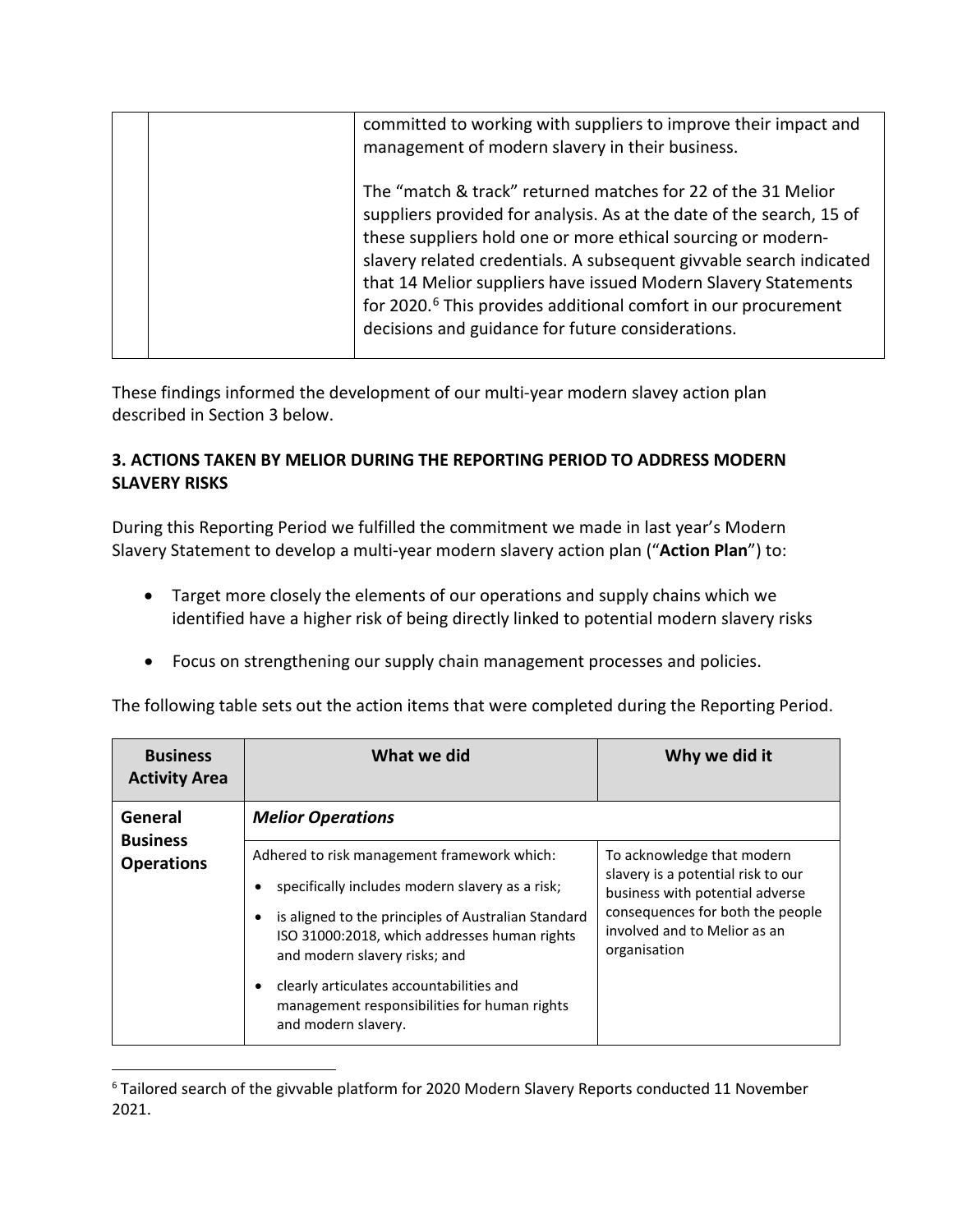| Held an all staff training session on modern slavery<br>risks in September 2020 facilitated by an external<br>expert                                                                                                                                   | To increase staff awareness and<br>skills in integrating modern slavery<br>risk assessment in investment<br>decision making and portfolio<br>company management                                                                                                                           |
|--------------------------------------------------------------------------------------------------------------------------------------------------------------------------------------------------------------------------------------------------------|-------------------------------------------------------------------------------------------------------------------------------------------------------------------------------------------------------------------------------------------------------------------------------------------|
| Developed a Responsible Procurement Policy<br>specifically addressing modern slavery. We have<br>committed to undertaking staff training, making the<br>policy publicly available and reviewing the policy<br>annually                                 | To ensure that staff members<br>making purchasing decisions on<br>behalf of Melior understand and<br>adhere to our commitment to<br>addressing modern slavery and<br>consider potential modern slavery<br>risk when making office purchases<br>- in particular for high-risk<br>products. |
|                                                                                                                                                                                                                                                        | The policy also serves to set<br>expectations for all direct suppliers<br>in relation to human rights and<br>responsible sourcing                                                                                                                                                         |
| We made the following changes to our employee<br>policies:                                                                                                                                                                                             | To better comply with the United<br>Nations ILO Eight Fundamental                                                                                                                                                                                                                         |
| Updated our Acceptable Workplace Behaviour<br>Policy to include a statement regarding non-<br>retaliation for individuals who make a complaint<br>in good faith                                                                                        | Conventions and reduce the risk of<br>modern slavery in our own<br>operations                                                                                                                                                                                                             |
| Updated our Company Procedures Manual to<br>cover freedom of association and collective<br>bargaining, child labour, forced labour and non-<br>discrimination                                                                                          |                                                                                                                                                                                                                                                                                           |
| Employees are required to attest that they have<br>read, understood and complied with current policies<br>on a quarterly basis                                                                                                                         |                                                                                                                                                                                                                                                                                           |
| <b>Supply chain</b>                                                                                                                                                                                                                                    |                                                                                                                                                                                                                                                                                           |
| Engaged with 12 material suppliers to complete a<br>modern slavery questionnaire. This included<br>providing a briefing paper to our suppliers to explain<br>modern slavery risks as part of our broader supplier<br>engagement and education approach | To develop a deeper understanding<br>of the modern slavery risks in our<br>supply chain (see Section 2.2 for<br>findings) and advocate for broader<br>change through supplier education                                                                                                   |
| Analysed the sustainability credentials, including<br>ethical sourcing and modern slavery credentials, of<br>31 suppliers through the givvable "match & track"<br>process                                                                              | To better understand our suppliers<br>and their actions with respect to<br>modern slavery, and identify new<br>considerations for future spending<br>decisions to enhance our approach<br>to preventing modern slavery                                                                    |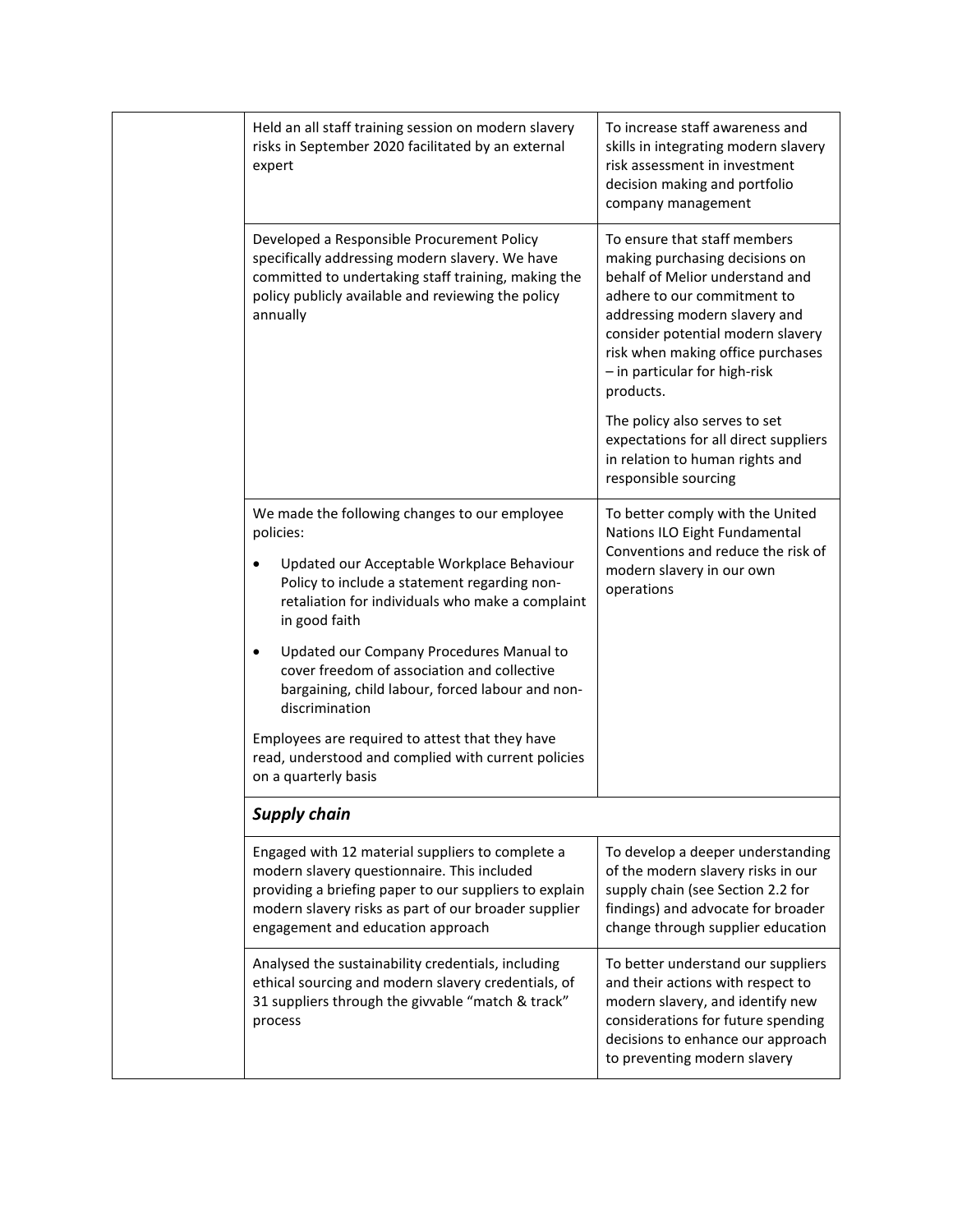|                              | Developed a Supplier Code of Conduct that contains<br>the minimum standards expected of any supplier<br>doing business with Melior, including modern<br>slavery and human rights expectations                                                                                                                                                                               | To control the potential risk of<br>modern slavery and facilitate<br>education and engagement of our<br>suppliers using our purchasing<br>power                                    |
|------------------------------|-----------------------------------------------------------------------------------------------------------------------------------------------------------------------------------------------------------------------------------------------------------------------------------------------------------------------------------------------------------------------------|------------------------------------------------------------------------------------------------------------------------------------------------------------------------------------|
|                              | Developed Supplier Onboarding Checklist that<br>assesses a supplier's capabilities with respect to<br>environmental sustainability, participation, and<br>transparency, including specific modern slavery<br>requirements                                                                                                                                                   | To better identify and manage<br>modern slavery risk exposure in<br>our supply chain, where possible<br>gaining greater visibility of<br>potential risk beyond Tier 1<br>suppliers |
|                              | Met with the Charter Hall, our landlord, to develop a<br>deeper understanding of the cleaning and security<br>labour arrangements in our office building                                                                                                                                                                                                                    | To better understand this supplier<br>and its actions with respect to<br>modern slavery risk in these work<br>areas                                                                |
| Investment<br><b>Process</b> | Applied responsible investment approach, steps 1<br>and 2 of which include a consideration of Impact and<br>ESG. Melior's proprietary ESG framework requires<br>pre-investment assessment of company policies and<br>practices around a number of modern slavery<br>related factors including human rights, safety,<br>violations, modern slavery and ethical supply chains | To manage the risk of modern<br>slavery exposure in our investment<br>portfolio and to increase<br>understanding of modern slavery<br>risks and a best practice response           |
|                              | Regular engagement with investors includes updates<br>on modern slavery progress in Portfolio Companies<br>as a result of Melior's investment process                                                                                                                                                                                                                       |                                                                                                                                                                                    |
|                              | Prepared Annual Impact Report to reflect<br>achievement of Melior Investment Process, which<br>expressly highlighted modern slavery as one of 13<br>KPIs for Portfolio Companies and our target to<br>outperform the ASX300 % of companies with<br>modern slavery statements                                                                                                |                                                                                                                                                                                    |
| Industry<br><b>Advocacy</b>  | Shared last year's Modern Slavery Statement with<br>our staff, investors, portfolio companies and publicly                                                                                                                                                                                                                                                                  | To increase awareness of the issue<br>of modern slavery across the<br>broader investment community,                                                                                |
|                              | Released our 2021 Annual Impact Report, which<br>includes commentary on modern slavery and our<br>commitments to action                                                                                                                                                                                                                                                     | contribute our experience and<br>encourage others to consider it in<br>their investment and business                                                                               |
|                              | Released our first Proxy Voting Report outlining our<br>voting principles in FY21, which aim to drive value<br>creation and positive social and environmental<br>impact                                                                                                                                                                                                     | decision making processes                                                                                                                                                          |
|                              | Actively engaged with ASX300 companies on 3 Key<br>Strategic Advocacy Themes: Gender Equality,<br>Climate Action and Reduced Inequalities, which<br>includes modern slavery                                                                                                                                                                                                 |                                                                                                                                                                                    |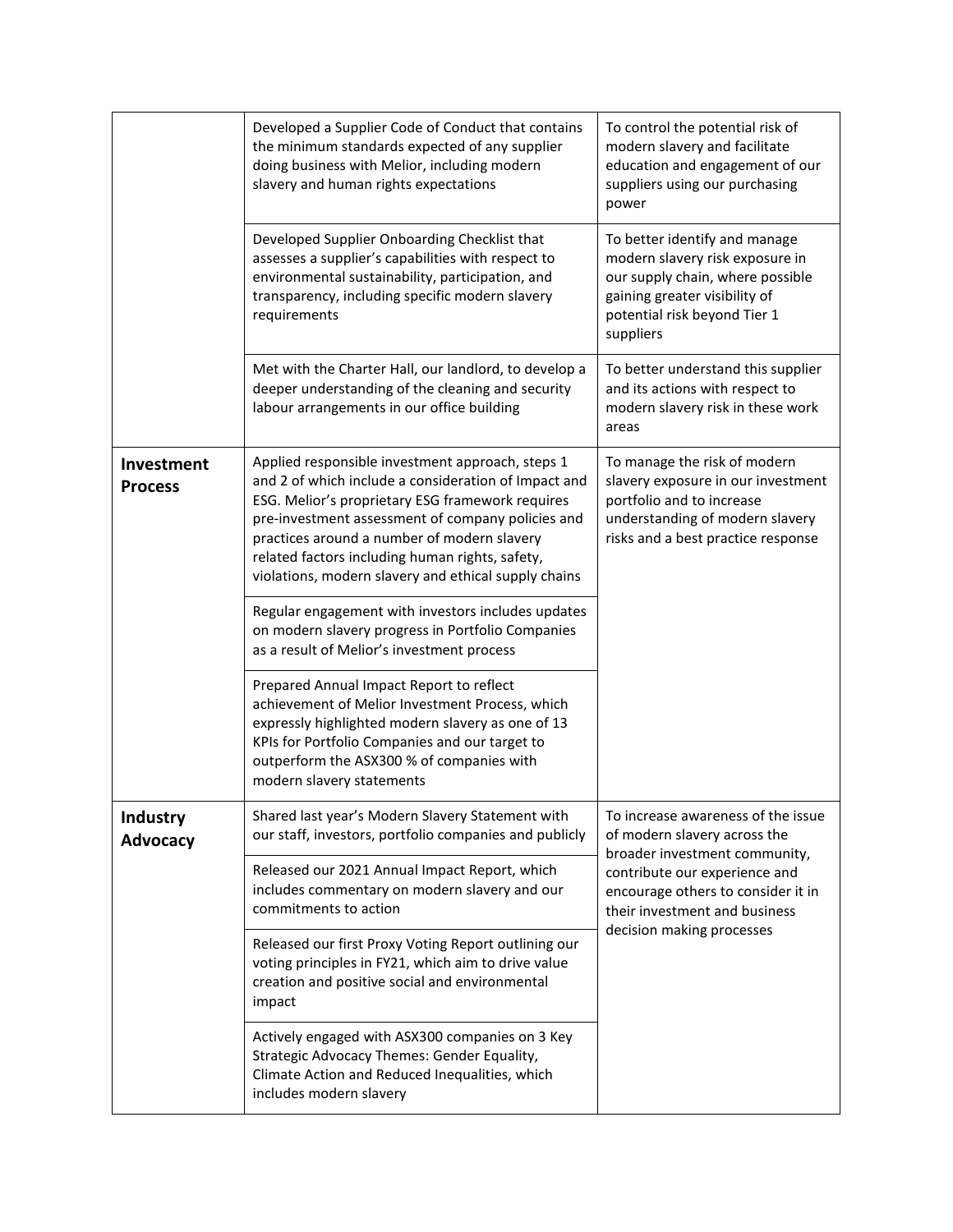| Advocated within the industry for improved<br>awareness, disclosure, and practices around modern<br>slavery as part of its Key Strategic Advocacy Theme<br>on SDG 10 - Reduced Inequalities. |  |
|----------------------------------------------------------------------------------------------------------------------------------------------------------------------------------------------|--|
| Contributed to industry discussions and working<br>groups regarding modern slavery through RIAA<br>Human Rights Working Group webinars                                                       |  |
| Reported annually in line with obligations as a<br>signatory to the United Nations Principles for<br>Responsible Investing.                                                                  |  |

# **4. ASSESSING THE EFFECTIVENESS OF OUR ACTIONS**

During the Reporting Period our focus was on developing our multi-year modern slavery action plan, and we primarily assessed the effectiveness of our actions through progress reporting against the milestones in our action plan.

Melior has a "moderate" risk appetite with respect to ESG risks and our proactive approach to modern slavery actions to date is reflective of this. Notwithstanding, no cases of modern slavery have been identified in the Melior supply chain, and to date Melior has not been required to apply or test its approach.

Moving forward, one of our key areas of focus for the next 12 months will be to mature our approach to tracking and assessing the effectiveness of our modern slavery action plan items. We will be considering doing this through our compliance framework and through the setting of Key Risk Indicator metrics which are formally monitored on a quarterly basis. This will assist us to be able to systematically assess the effectiveness of our controls.

During the next reporting period we also intend to conduct an updated modern slavery readiness assessment to measure our progress against our 2020 baseline, which is one way we will assess the effectiveness of the actions we have taken to improve our internal procedures and processes.

# **5. OUR PROCESS OF CONSULTATION**

It was not necessary for Melior to formally consult with other members of the Melior group in preparing this statement because all the entities are owned and controlled by the same shareholders and have appointed the same directors who have prepared, reviewed and adopted this Modern Slavery Statement. This means that there is a common awareness throughout the Melior group of modern slavery risks in the business and the actions that need to be taken.